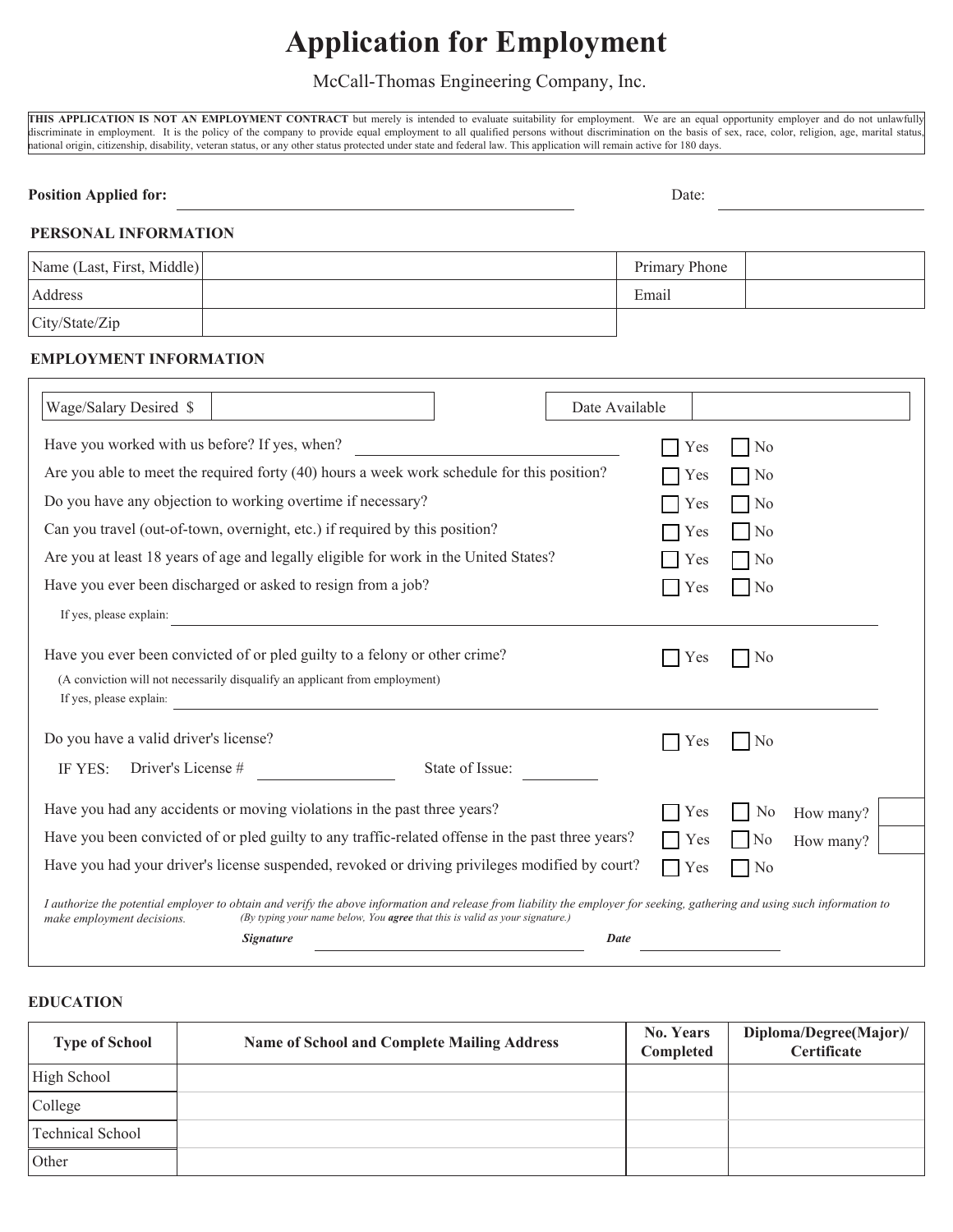#### **PREVIOUS EMPLOYMENT (LIST UP TO 3 - STARTING WITH MOST PRESENT)**

| <b>Name of Employer:</b>                 |       |     |                          | <b>Job Title:</b> |                                                                                                                                 |
|------------------------------------------|-------|-----|--------------------------|-------------------|---------------------------------------------------------------------------------------------------------------------------------|
| <b>Complete Address:</b>                 |       |     |                          |                   |                                                                                                                                 |
| <b>Phone #:</b>                          |       |     | Name of last supervisor: |                   |                                                                                                                                 |
| Dates of employment:                     | From: | To: |                          | Salary: From:     | $T$ o:                                                                                                                          |
| <b>Reason for Leaving (be specific):</b> |       |     |                          |                   |                                                                                                                                 |
|                                          |       |     |                          |                   | List the jobs you held, duties performed, skills used or learned, advancements, or promotions while you worked at this company: |
|                                          |       |     |                          |                   |                                                                                                                                 |
|                                          |       |     |                          |                   |                                                                                                                                 |

| 2. | <b>Name of Employer:</b>                                                                                                        |       |                  |                          |                | <b>Job Title:</b> |     |  |
|----|---------------------------------------------------------------------------------------------------------------------------------|-------|------------------|--------------------------|----------------|-------------------|-----|--|
|    | <b>Complete Address:</b>                                                                                                        |       |                  |                          |                |                   |     |  |
|    | <b>Phone #:</b>                                                                                                                 |       |                  | Name of last supervisor: |                |                   |     |  |
|    | Dates of employment:                                                                                                            | From: | To:              |                          | <b>Salary:</b> | From:             | To: |  |
|    | <b>Reason for Leaving (be specific):</b>                                                                                        |       |                  |                          |                |                   |     |  |
|    | List the jobs you held, duties performed, skills used or learned, advancements, or promotions while you worked at this company: |       |                  |                          |                |                   |     |  |
|    |                                                                                                                                 |       |                  |                          |                |                   |     |  |
|    |                                                                                                                                 |       |                  |                          |                |                   |     |  |
|    | May we contact your employer:                                                                                                   |       | <b>ves</b><br>no |                          |                |                   |     |  |

| 3.<br><b>Name of Employer:</b>           |       |     |                          | <b>Job Title:</b> |                                                                                                                                 |
|------------------------------------------|-------|-----|--------------------------|-------------------|---------------------------------------------------------------------------------------------------------------------------------|
| <b>Complete Address:</b>                 |       |     |                          |                   |                                                                                                                                 |
| <b>Phone #:</b>                          |       |     | Name of last supervisor: |                   |                                                                                                                                 |
| Dates of employment:                     | From: | To: |                          | Salary: From:     | $T_{0}$ :                                                                                                                       |
| <b>Reason for Leaving (be specific):</b> |       |     |                          |                   |                                                                                                                                 |
|                                          |       |     |                          |                   | List the jobs you held, duties performed, skills used or learned, advancements, or promotions while you worked at this company: |
|                                          |       |     |                          |                   |                                                                                                                                 |

**May we contact your employer:**  $\Box$  yes  $\Box$  no

**4. Name of Employer: Job Title: Complete Address: Phone #:** Name of last supervisor: **Dates of employment: From: To: To: To: Salary: From: To: To: Reason for Leaving (be specific): List the jobs you held, duties performed, skills used or learned, advancements, or promotions while you worked at this company:**

**May we contact your employer:** yes and your